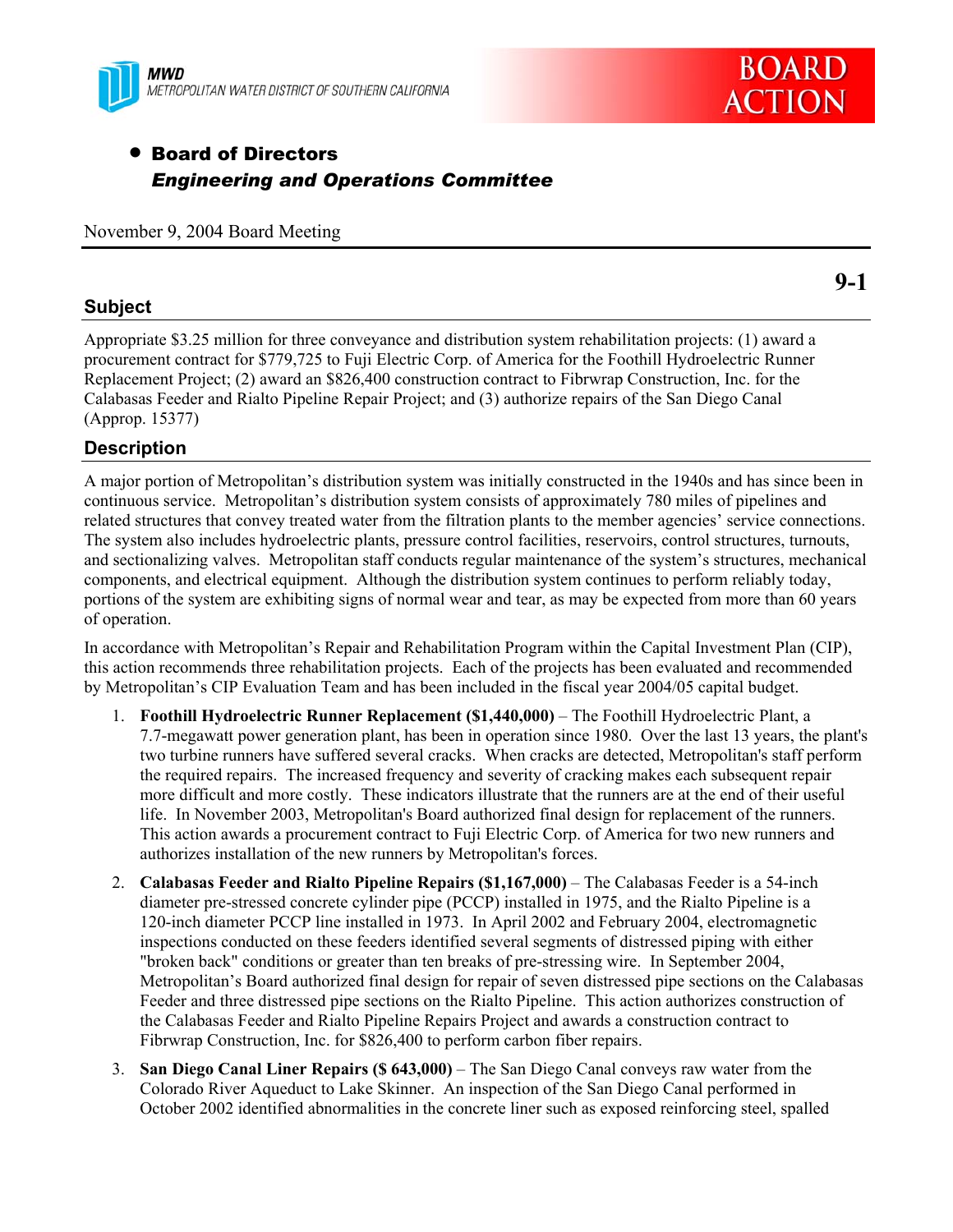concrete, separation cracks, differential settlement, moist areas and stress-relief cracks. High priority repairs were performed during an April 2003 shutdown. Those areas identified as medium priority will be repaired during a planned January 2005 shutdown of the canal. This action authorizes the medium priority repairs to the San Diego Canal lining by Metropolitan's forces.

See **Attachment 1** for the Detailed Report, **Attachment 2** for the Abstracts of Bids, **Attachment 3** for the Financial Statement, and **Attachment 4** for the Project Location Map.

## **Policy**

Metropolitan Water District Administrative Code § 5108: Capital Project Appropriation Metropolitan Water District Administrative Code § 8113: Construction Contract Award

## **California Environmental Quality Act (CEQA)**

CEQA determination for Option #1:

### **Foothill Hydroelectric Runner Replacement**

The proposed project is categorically exempt under the previsions of CEQA and State CEQA Guidelines. The proposed actions involve funding minor alterations, reconstruction or replacement of existing public facilities with negligible or no expansion of use and no possibility of significantly impacting the physical environment. Accordingly, the proposed actions qualify under Class 1 and Class 2, Categorical Exemptions (Sections 15301 and 15302 of the State CEQA Guidelines).

The CEQA determination is: Determine that pursuant to CEQA, the proposed actions qualify under two Categorical Exemptions (Class 1, Section 15301; Class 2, Section 15302 of the State CEQA Guidelines).

#### **Calabasas Feeder Repair**

The proposed project is categorically exempt under the provisions of CEQA and State CEQA Guidelines. The proposed actions involve funding minor alterations, reconstruction or replacement of existing public facilities with negligible or no expansion of use and no possibility of significantly impacting the physical environment. Accordingly, the proposed actions qualify under Class 1 and Class 2, Categorical Exemptions (Sections 15301 and 15302 of the State CEQA Guidelines).

The CEQA determination is: Determine that pursuant to CEQA, the proposed actions qualify under two Categorical Exemptions (Class 1, Section 15301; Class 2, Section 15302 of the State CEQA Guidelines).

#### **Rialto Feeder Repair**

The project was previously determined to be categorically exempt under the provisions of CEQA and State CEQA Guidelines. The Rialto Feeder Repair was found to be exempt under Class 1, Class 2, and Class 4 of the State CEQA Guidelines on September 14, 2004. A Notice of Exemption (NOE) was filed on the project at that time and the statute of limitation has ended. With the current board action, there are no substantial changes proposed to the project since the original NOE was filed. Hence, the previous environmental document in conjunction with the project fully complies with CEQA and the State CEQA Guidelines. Accordingly, no further CEQA documentation is necessary for the Board to act with regards to the proposed action.

The CEQA determination is: Determine that the proposed action has been previously addressed in the 2004 NOE (Class 1, Section 15301; Class 2, Section 15302; and Class 4, Section 15304 of the State CEQA Guidelines) and that no further environmental analysis or documentation is required.

#### **San Diego Canal Liner Repairs**

The proposed project is categorically exempt under the provisions of CEQA and State CEQA Guidelines. The proposed actions involve funding minor alterations, reconstruction or replacement of existing public facilities with negligible or no expansion of use and no possibility of significantly impacting the physical environment. Accordingly, the proposed actions qualify under Class 1 and Class 2, Categorical Exemptions (Sections 15301 and 15302 of the State CEQA Guidelines).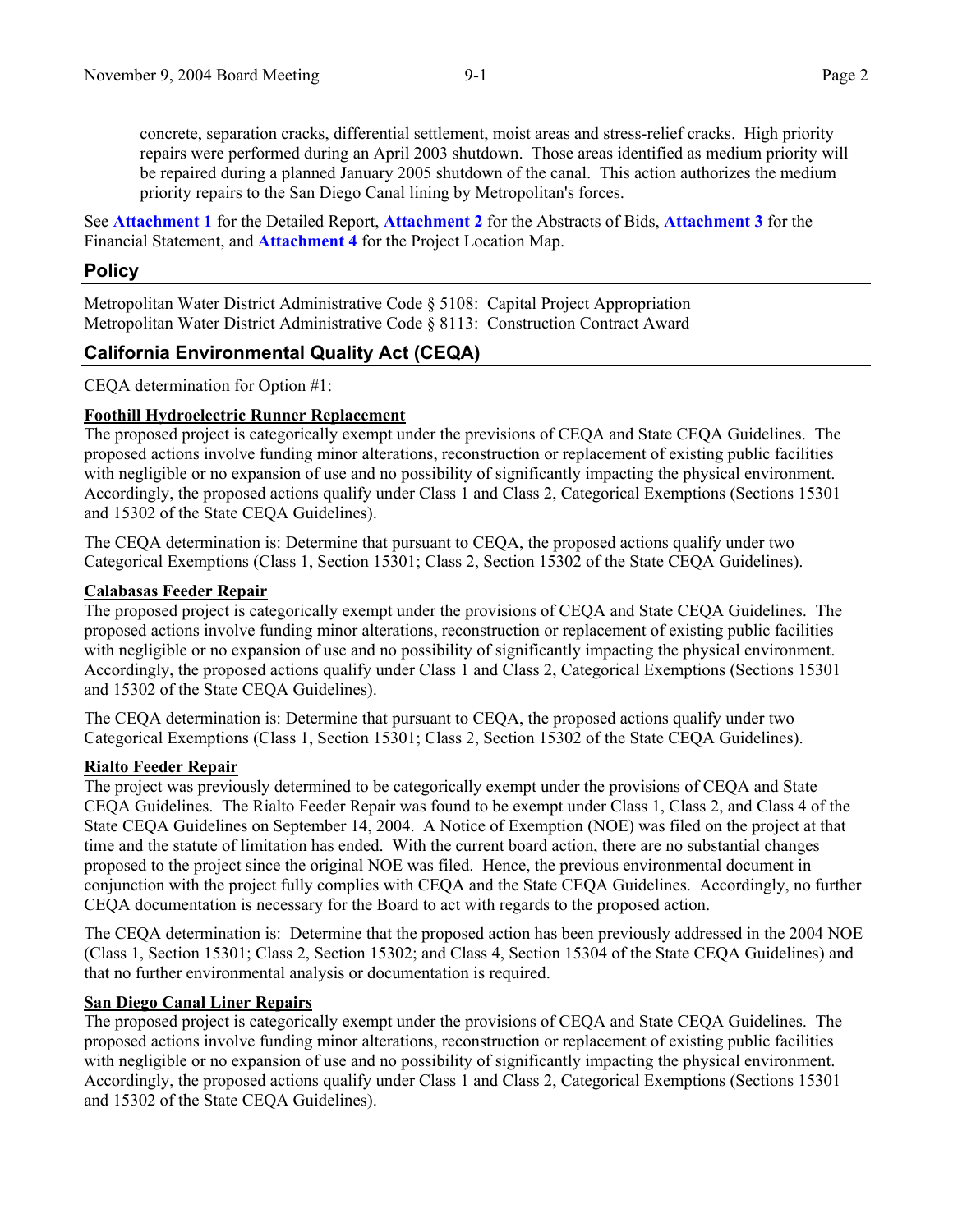The CEQA determination is: Determine that pursuant to CEQA, the proposed actions qualify under two Categorical Exemptions (Class 1, Section 15301; Class 2, Section 15302 of the State CEQA Guidelines).

CEQA determination for Option #2:

None required

## **Board Options/Fiscal Impacts**

#### **Option #1**

Adopt the CEQA determination and

- a. Appropriate \$3.25 million in budgeted funds; and
- b. Authorize three projects under the Conveyance and Distribution System Rehabilitation Program:
	- Award a procurement contract to Fuji Electric Corporation of America for \$779,725 for replacement runners for the Foothill Hydroelectric Plant, and authorize installation by Metropolitan's forces;
	- Award a contract for \$826,400 to Fibrwrap Construction, Inc. for the Calabasas Feeder and Rialto Pipeline carbon fiber repairs; and
	- Authorize repairs of the existing concrete lining along portions of the San Diego Canal.

**Fiscal Impact**: \$3.25 million of budgeted capital funds under Approp. 15377

### **Option #2**

Do not authorize design and repairs to the conveyance and distribution system. The existing pipelines and facilities will continue to be monitored, and repairs will be made when problems occur. **Fiscal Impact:** Higher long-term operating and maintenance costs and loss of revenue during repair outages

## **Recommendation**

Option #1

10/21/2004 *Gordon L. Johnson Date* 

*for Roy L. Wolfe Manager, Corporate Resources* 

 $l_{\text{rel}}$  C. Ma *Debra C. Man* 

10/21/2004 *Date* 

*for Ronald R. Gastelum Chief Executive Officer*

**Attachment 1 – Detailed Report** 

- **Attachment 2 Abstract of Bids**
- **Attachment 3 Financial Statement**
- **Attachment 4 Location Map**

BLA #2811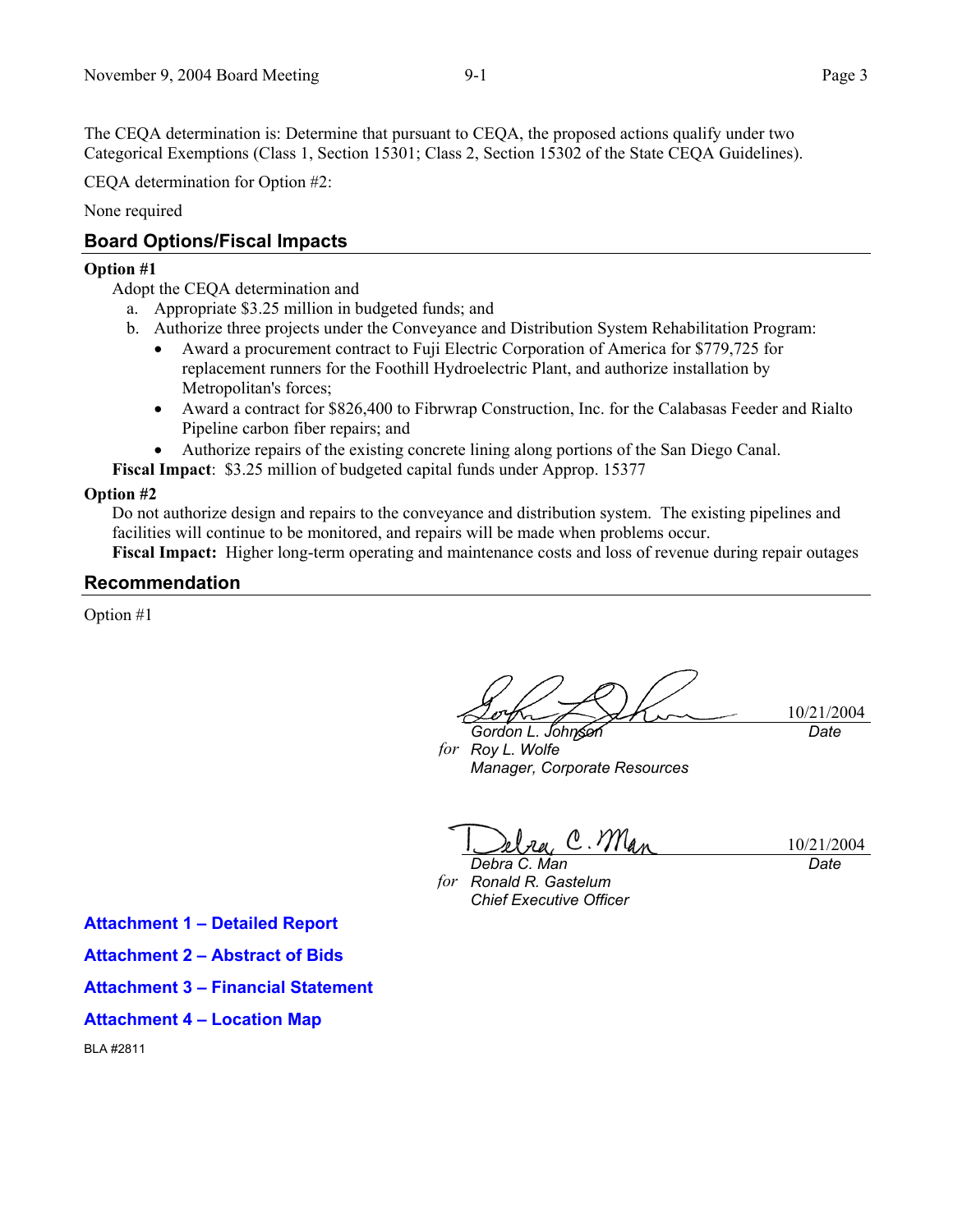## **Detailed Report**

## *Purpose/Background*

Metropolitan's distribution system is comprised of 780 miles of pipelines, in addition to its reservoirs, pressure control structures, flow meters, sectionalizing valves, and hydroelectric power plants. Under the Conveyance and Distribution System Rehabilitation Program, staff is conducting reconnaissance surveys of Metropolitan's entire conveyance, treatment and distribution system. The surveys are ongoing and are intended to be completed by 2005. In the interim, staff has identified numerous elements of the distribution system in need of repair, refurbishment or replacement, and is recommending that three projects proceed at this time.

## **Foothill Hydroelectric Runner Replacement (\$1,440,000)**

The Foothill Hydroelectric Plant, which is located downstream of Castaic Reservoir, generates electricity and revenues for Metropolitan while reducing water pressure in the Foothill Feeder. The two turbine runners of the hydroelectric plant, installed in 1980, have suffered several cracks over the past 13 years. Metropolitan's personnel periodically inspect the runners and repair the cracks as they are detected. The increased frequency and severity of cracking makes each subsequent repair more difficult and more costly. These are indicators that the runners are at the end of their useful life. Replacement of the runners will increase the power plant's reliability and reduce operating costs. In November 2003, Metropolitan's Board authorized final design for replacement of the two new runners.

The procurement contract was advertised for bids on January 21, 2004. One bid was received and opened on February 23, 2004. The sole bid from Fuji Electric Corporation of America, in the amount of \$720,300, complies with the requirements of the specifications. The engineer's estimate was \$725,000. These amounts do not include sales tax, which is added to arrive at the final contract amount. For this procurement, Metropolitan did not require Small Business Enterprise (SBE) participation.

Since the existing runners are a proprietary design, there are only a few manufacturers capable of manufacturing replacements. To encourage competition, four manufacturers that could potentially furnish the replacement runners were contacted prior to advertising. Of the firms which were contacted, two manufacturers expressed interest in bidding and the other two firms indicated they were not interested because the job was too small. While two firms expressed an interest in the work, only Fuji Electric submitted a bid. Staff recommends proceeding since Fuji Electric's bid is less than the engineer's estimate, and re-bidding would not assure more advantageous bids.

This action awards a procurement contract for two runners and authorizes installation of the runners by Metropolitan's forces. Including sales tax, the amount of the procurement contract is \$779,725.

#### *Actions and Milestones*

February 2006 – Completion of procurement

April 2006 – Completion of runner installation

## **Calabasas Feeder and Rialto Pipeline Repairs (\$1,167,000)**

The Rialto Pipeline is a 120-inch diameter pipeline approximately 30 miles in length, of which approximately 16 miles are prestressed concrete cylinder pipe (PCCP). The Rialto Pipeline conveys water from the California Department of Water Resources' Devil Canyon Power Plant to Metropolitan's San Dimas Flow Control Facility near Live Oak Reservoir. It serves the cities of La Verne, Claremont, Chino, Chino Hills, Montclair, Ontario, Ranch Cucamonga, Upland and Fontana. The Calabasas Feeder is a 54-inch diameter PCCP approximately nine miles in length which conveys water originating from the Jensen filtration plant to the cities of Agoura Hills, Calabasas, Hidden Hills, Westlake Village, and areas of unincorporated western Los Angeles County.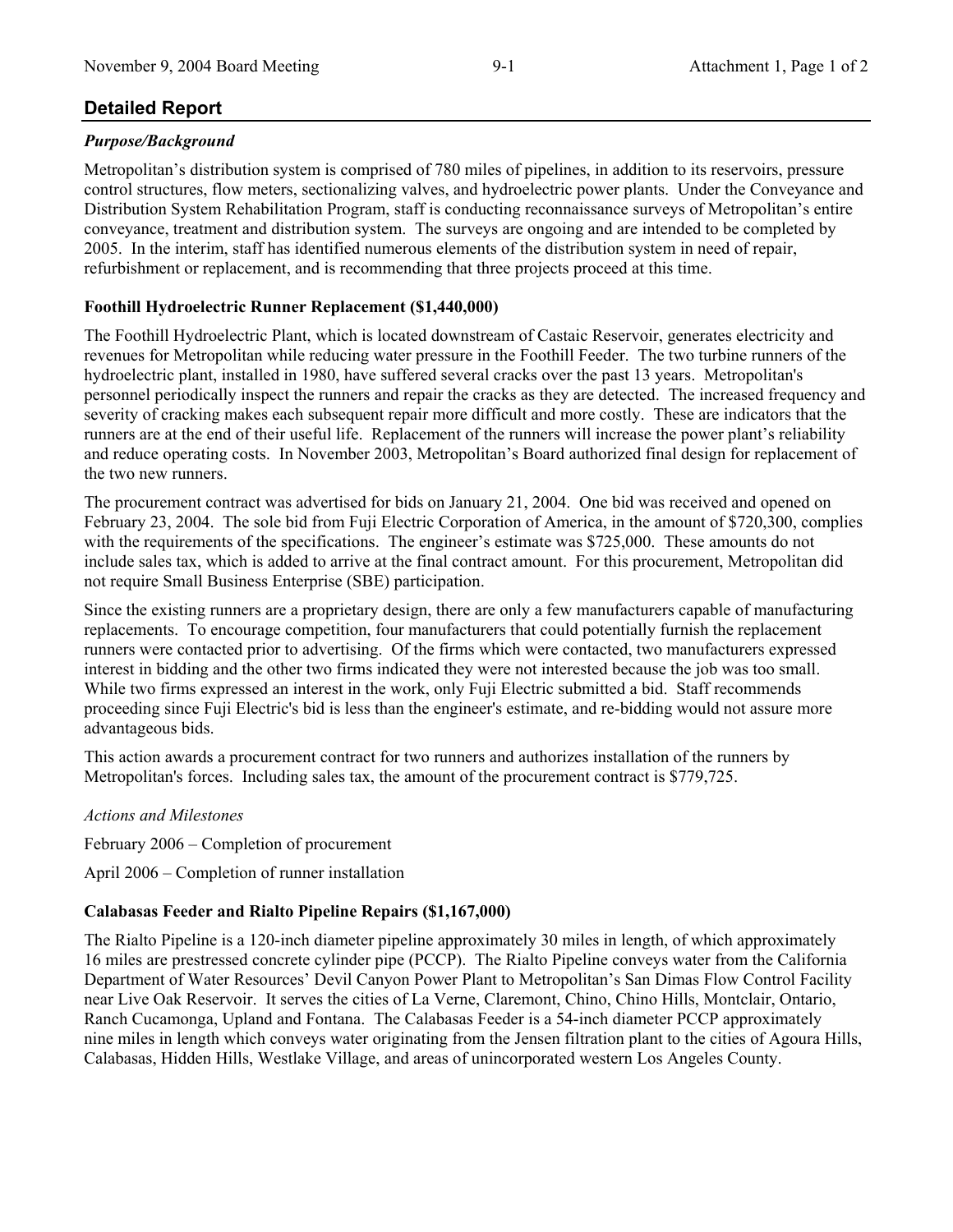In September 2004, Metropolitan's Board authorized final design for repair of seven distressed PCCP pipe sections on the Calabasas Feeder and final design and repairs or replacement of three PCCP distressed pipe sections on the Rialto Pipeline. Repair of the pipelines at this time will increase the pipelines' reliability and take advantage of a planned shutdown of the pipeline.

Specifications No. 1514, Calabasas Feeder and Rialto Pipeline Repairs, was advertised for bids on September 21, 2004. Two bids were received and opened on October 19, 2004. The low bid from Fibrwrap Construction, Inc., in the amount of \$826,400, complies with the requirements of the specifications. The engineer's estimate was \$900,000. For this project, Metropolitan requires SBE participation of at least 20 percent of the total construction bid. Fibrwrap Construction, Inc. is a small business, thereby achieving 100 percent participation.

This action awards a construction contract for \$826,400 to Fibrwrap Construction, Inc. for the Calabasas Feeder and Rialto Pipeline Repairs, and authorizes construction inspection and support activities. Metropolitan's staff will perform construction inspection of this project. The cost of inspection as a percentage of the construction cost is approximately 15 percent. The Engineering Services goal for inspection of construction contracts of less than \$10 million is 9 to 15 percent.

#### *Actions and Milestones*

December 2004 – Issue Notice to Proceed

February 2005 – Completion of construction

#### **San Diego Canal Lining Repairs (\$643,000)**

The San Diego Canal conveys raw water from the Colorado River Aqueduct to Lake Skinner. The canal is central to Metropolitan's ability to reliably meet demands in the southern portion of the service area.

In October 2002, Metropolitan's staff inspected the San Diego and Casa Loma Canals' concrete lining. Staff identified abnormalities in the concrete liner such as exposed reinforcing steel, spalled concrete, separation cracks, differential settlement, moist areas, and stress-relief cracks.

Temporary repair of the high priority areas was performed during an April 2003 shutdown. The duration of that shutdown was insufficient for repair of all of the damaged areas. Remaining areas for repair have been prioritized, and the medium priority sections will be repaired by Metropolitan's forces during a planned January 2005 shutdown of the canal. Repair of lower priority areas will be accomplished during subsequent shutdowns and will be the subject of future board actions.

*Actions and Milestones* 

January 2005 – Completion of construction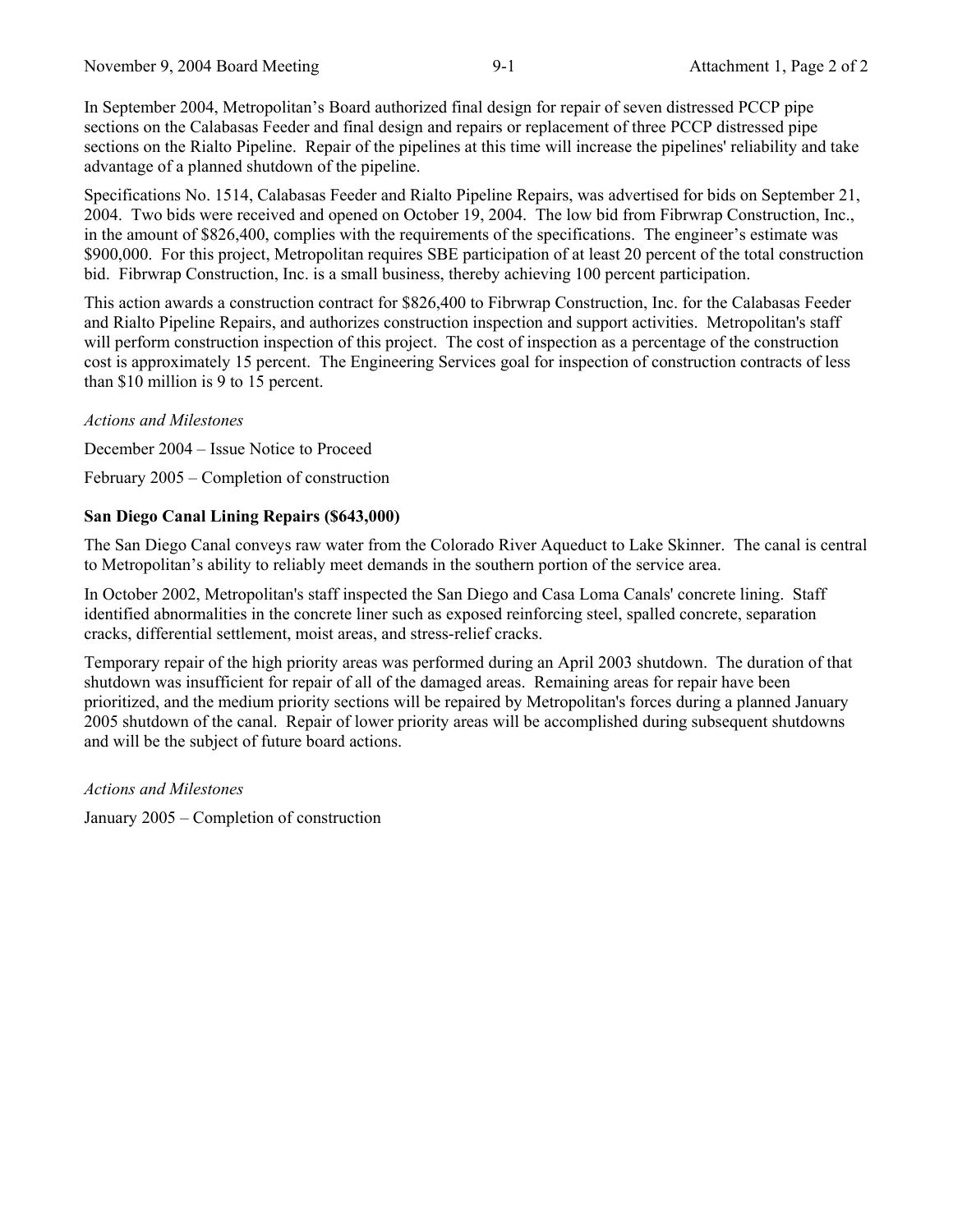## **The Metropolitan Water District of Southern California**

## **Abstract of Bids Received on February 23, 2004 at 11:00 A.M.**

## **Request for Bids No. 110694**

## **Foothill Hydroelectric Runner Replacement**

The contract consists of procurement of two turbine runners.

## **Engineer's Estimate: \$ 725,000\***

| <b>Bidder and Location</b>                    | Total       | <b>SBE \$</b> | SBE $%$ | <b>Met SBE</b> |
|-----------------------------------------------|-------------|---------------|---------|----------------|
| Fuji Electric Corp. of America,<br>Irvine, CA | $$720,300*$ | N/A           | N/A     | N/A            |

N/A – Not Applicable

\* Excludes 8.25% sales tax.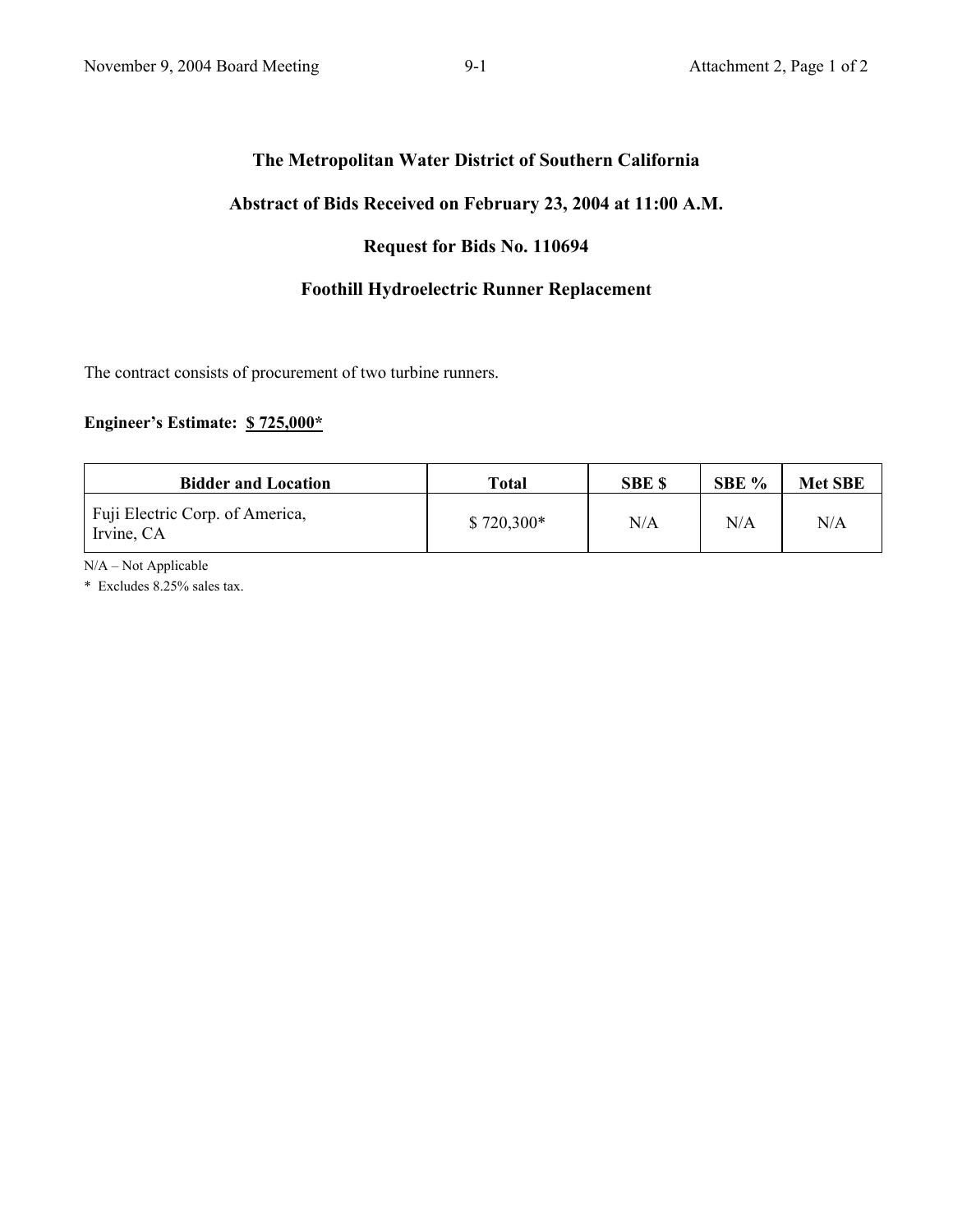#### **The Metropolitan Water District of Southern California**

#### **Abstract of Bids Received on October 19, 2004**

#### **Specifications No. 1514**

## **Calabasas Feeder and Rialto Pipeline Repairs**

The contract consists of repair of the Calabasas Feeder and Rialto Pipelines as specified in Specifications No. 1514.

### **Engineer's Estimate: \$900,000**

| <b>Bidder and Location</b>                  | Total     | <b>SBE \$</b> | SBE % | Met SBE* |
|---------------------------------------------|-----------|---------------|-------|----------|
| Fibrwrap Construction, Inc.<br>Duarte, CA   | \$826,400 | 100           | 100   | Yes      |
| Shaker Waterproofing, Inc.<br>Montclair, CA | \$899,995 | N/A           | N/A   | N/A      |

N/A – Not Applicable

\* The required Small Business Enterprise (SBE) participation is 20 percent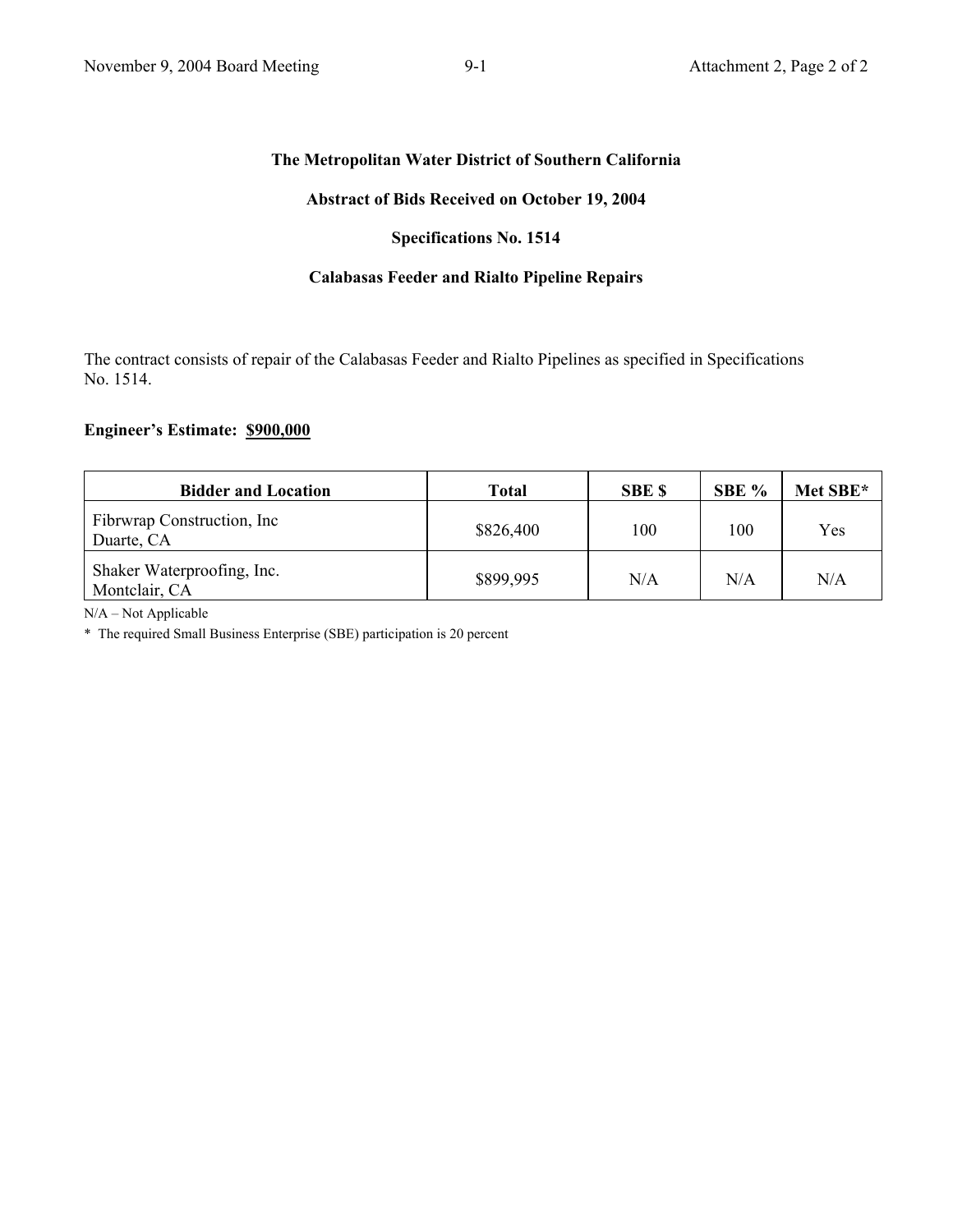## **Financial Statement for Conveyance and Distribution System Rehabilitation Program**

A breakdown of Board Action No. 9 for Appropriation No. 15377 for three rehabilitation projects within the Conveyance and Distribution System Rehabilitation Program is as follows:

|                                                          | <b>Previous</b><br><b>Total</b><br>Appropriated<br><b>Amount</b><br>(Sep. 2004) | Current<br><b>Board Action</b><br>No. 9<br>(Nov. 2004) | <b>New Total</b><br>Appropriated<br><b>Amount</b> |
|----------------------------------------------------------|---------------------------------------------------------------------------------|--------------------------------------------------------|---------------------------------------------------|
| Labor                                                    |                                                                                 |                                                        |                                                   |
| Studies and Investigations                               | 2,204,000<br>S.                                                                 | $\begin{matrix} 0 \end{matrix}$                        | \$2,204,000                                       |
| Final Design                                             | 1,791,420                                                                       | 52,000                                                 | 1,843,420                                         |
| Owner Costs (Program management,<br>permitting)          | 1,870,500                                                                       | 210,000                                                | 2,080,500                                         |
| Construction Inspection and Support                      | 465,300                                                                         | 151,000                                                | 616,300                                           |
| Metropolitan Force Construction                          | 6,718,250                                                                       | 675,000                                                | 7,393,250                                         |
| Materials and Supplies (Includes runner)<br>procurement) | 2,617,100                                                                       | 820,725                                                | 3,437,825                                         |
| <b>Incidental Expenses</b>                               | 825,500                                                                         | 29,000                                                 | 854,500                                           |
| Professional/Technical Services                          | 443,000                                                                         | 21,000                                                 | 464,000                                           |
| <b>Equipment Use</b>                                     | 638,000                                                                         | 29,000                                                 | 667,000                                           |
| Contracts                                                | 4,426,400                                                                       | 886,400                                                | 5,312,800                                         |
| <b>Remaining Budget</b>                                  | 2,593,230                                                                       | 375,875                                                | 2,969,105                                         |
| <b>Total</b>                                             | \$24,592,700                                                                    | \$3,250,000                                            | \$27,842,700                                      |

## **Funding Request**

| <b>Program Name:</b>              | Conveyance and Distribution System Rehabilitation Program     |                                  |                   |  |
|-----------------------------------|---------------------------------------------------------------|----------------------------------|-------------------|--|
| <b>Source of Funds:</b>           | Revenue Bonds, Replacement and Refurbishment or General Funds |                                  |                   |  |
| <b>Appropriation No.:</b>         | 15377                                                         | <b>Board Action No.:</b>         | 9                 |  |
| <b>Requested Amount:</b>          | \$3,250,000                                                   | <b>Capital Program No.:</b>      | 15377-I           |  |
| <b>Total Appropriated Amount:</b> | \$27,842,700                                                  | <b>Capital Program Page No.:</b> | $E-35$            |  |
| <b>Program Estimate:</b>          | \$43,540,000                                                  | <b>Program Goal:</b>             | $R - Reliability$ |  |